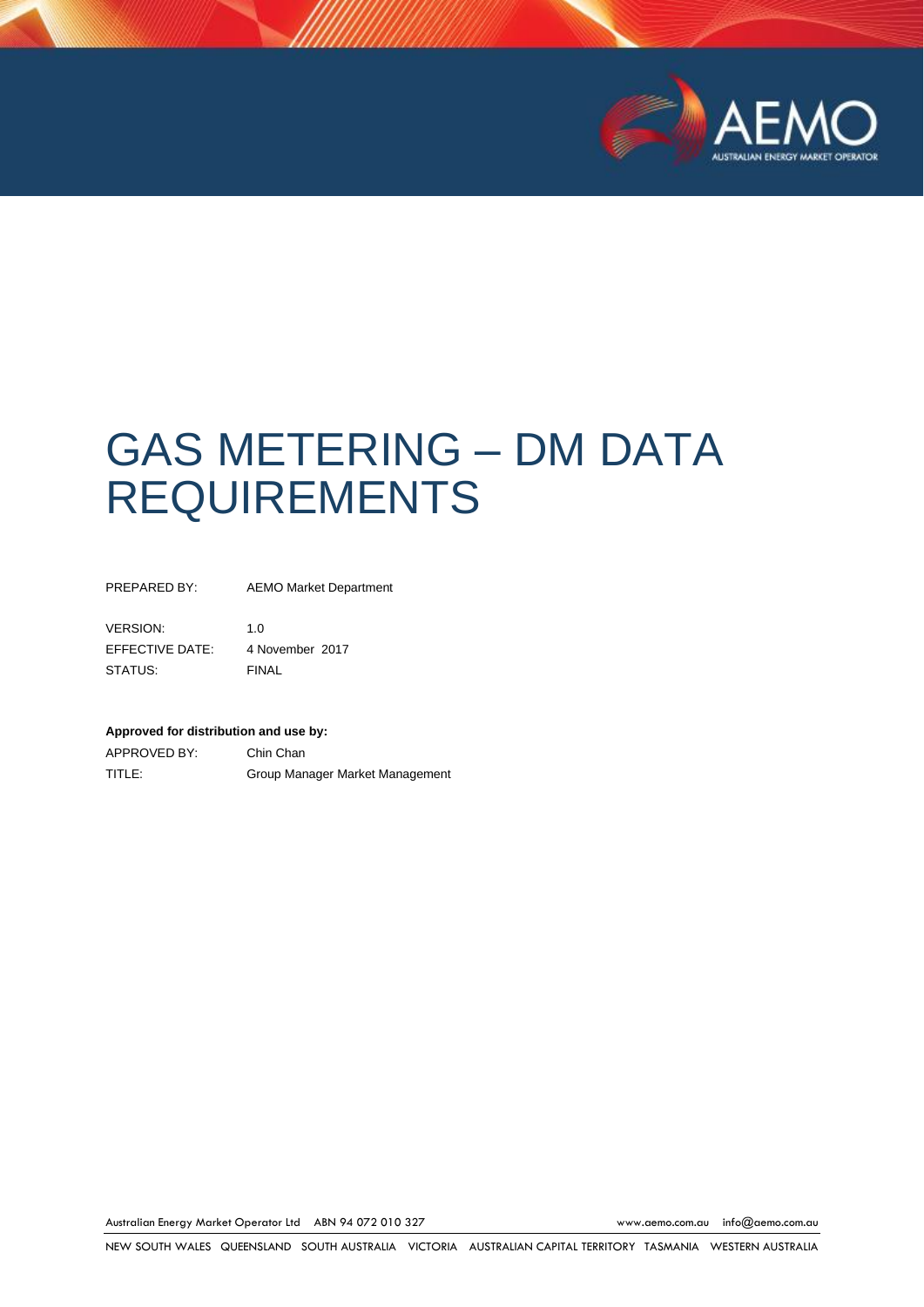

# DISCLAIMER

- a) **Purpose** This Gas Metering Guide (Guide) has been produced by the Australian Energy Market Operator Limited (AEMO) to provide information about Gas Metering – DM Data Requirements, as at the date of publication.
- b) **No substitute** This Guide is not a substitute for, and should not be read in lieu of, the National Gas Law (NGL), the National Gas Rules (Rules) or any other relevant laws, codes, rules, procedures or policies. Further, the contents of this Guide do not constitute legal or business advice and should not be relied on as a substitute for obtaining detailed advice about the NGL, the Rules, or any other relevant laws, codes, rules, procedures or policies, or any aspect of the gas market or the gas industry.
- c) **No Warranty** While AEMO has used due care and skill in the production of this Guide, neither AEMO, nor any of its employees, agents and consultants make any representation or warranty as to the accuracy, reliability, completeness or suitability for particular purposes of the information in this Guide.
- d) **Limitation of liability** To the extent permitted by law, AEMO and its advisers, consultants and other contributors to this Guide (or their respective associated companies, businesses, partners, directors, officers or employees) shall not be liable for any errors, omissions, defects or misrepresentations in the information contained in this Guide, or for any loss or damage suffered by persons who use or rely on such information (including by reason of negligence, negligent misstatement or otherwise). If any law prohibits the exclusion of such liability, AEMO's liability is limited, at AEMO's option, to the re-supply of the information, provided that this limitation is permitted by law and is fair and reasonable.

# VERSION RELEASE HISTORY

| <b>Version</b> | <b>Effective</b><br><b>Date</b> | <b>Summary of Changes</b> |
|----------------|---------------------------------|---------------------------|
| 1.0            | 04/11/2017                      | First Issue               |
|                |                                 |                           |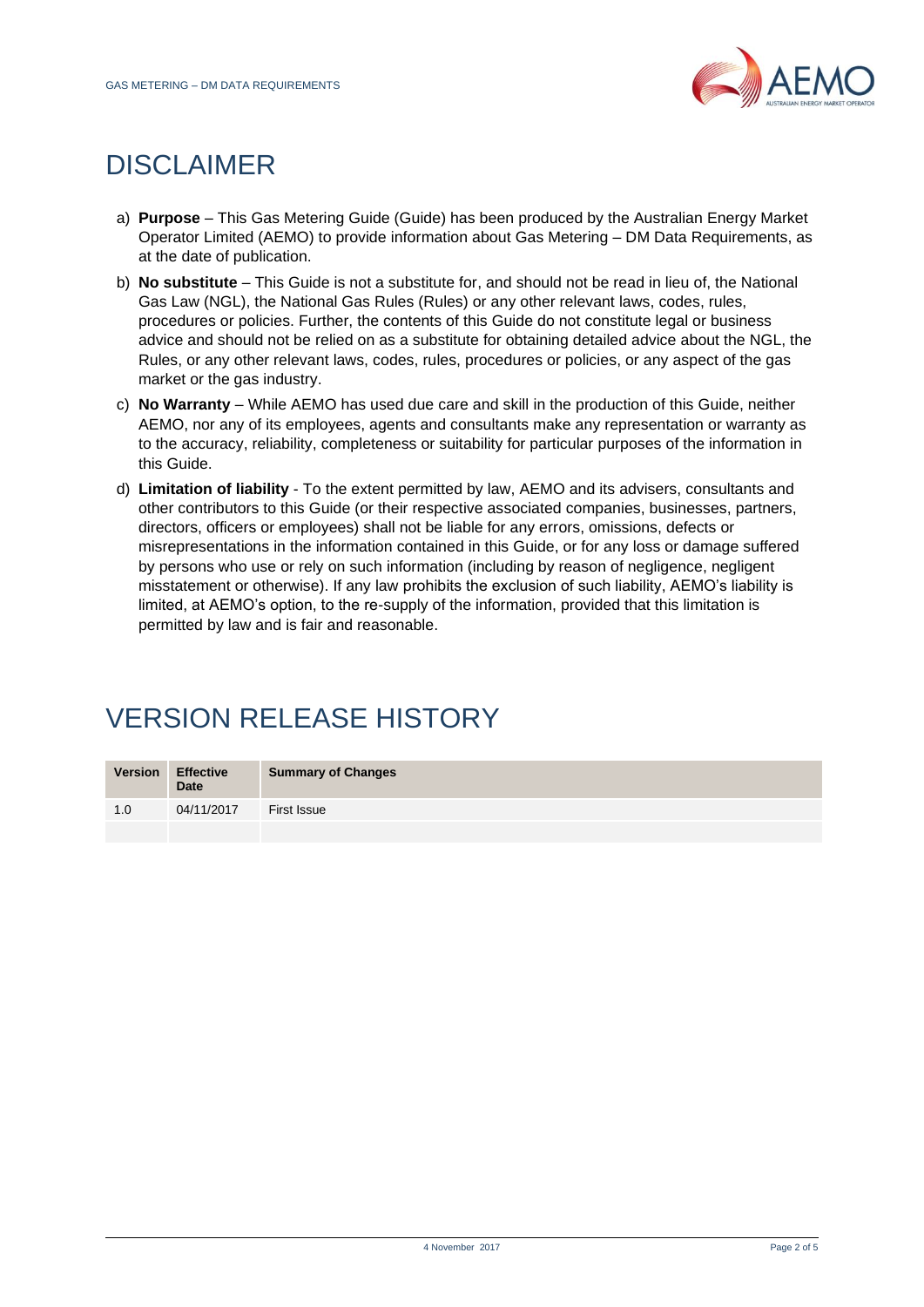

# **CONTENTS**

| 1.  | <b>INTRODUCTION</b>            | 4              |
|-----|--------------------------------|----------------|
| 1.1 | Purpose and Scope              | $\overline{4}$ |
| 1.2 | Definitions and Interpretation | $\overline{4}$ |
| 1.3 | <b>Related Documents</b>       | $\overline{4}$ |
|     |                                |                |
| 2.  | <b>REQUIREMENTS</b>            | 4              |
| 2.1 | <b>Telemetry of Data</b>       | $\overline{4}$ |
| 2.2 | Time Stamping of Data          | $\overline{4}$ |

## TABLES

| Table 1 Hourly Average Data. "On the Hour" |  |
|--------------------------------------------|--|
|                                            |  |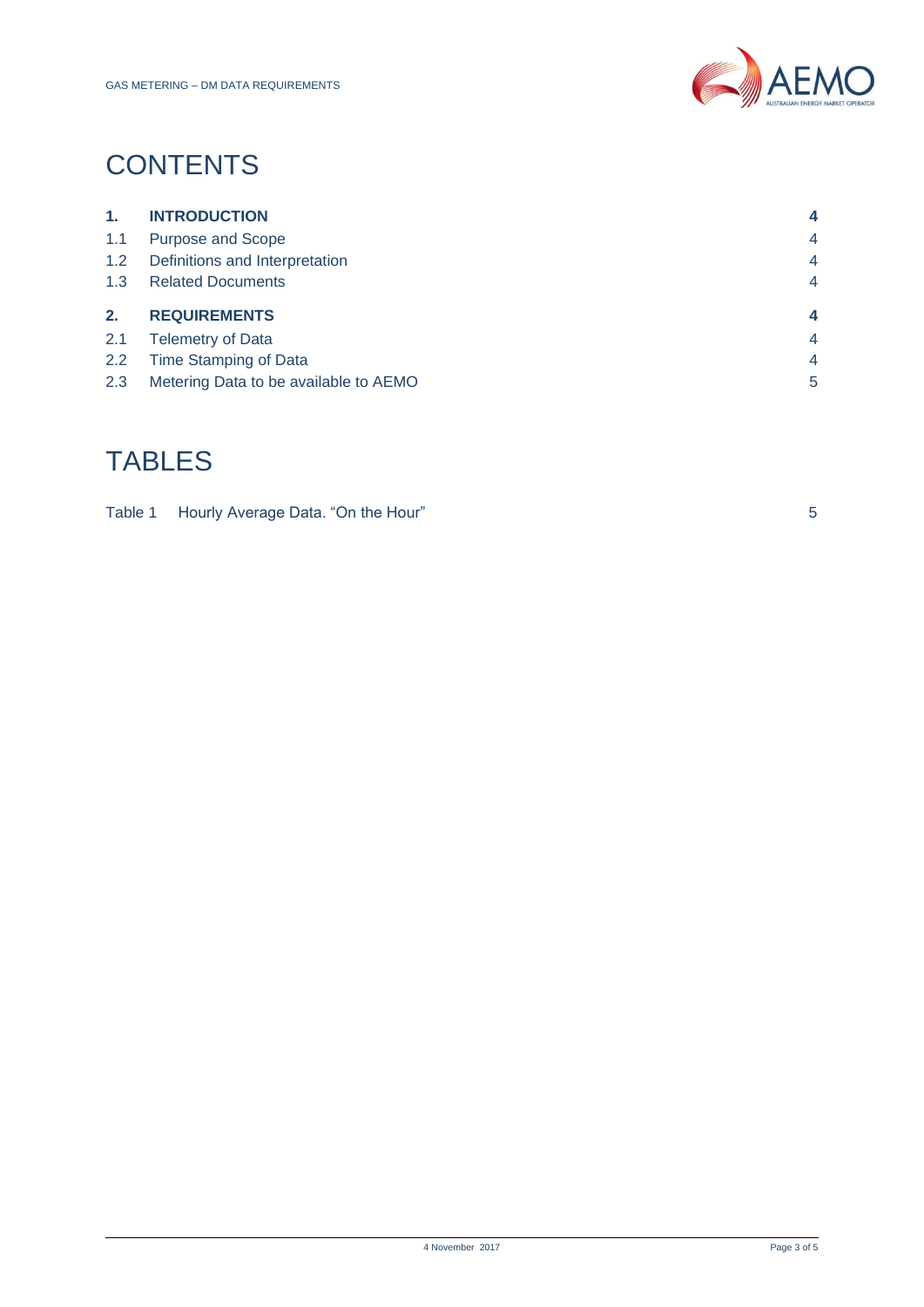

### <span id="page-3-0"></span>**1. INTRODUCTION**

#### <span id="page-3-1"></span>**1.1 Purpose and Scope**

This guide documents the AEMO requirements for data from Interval Meters also referred to as "Daily Meters" (DMs) associated with the Victorian gas market operated by AEMO.

This guide applies to all DMs except those that have derogations under the NGR. Where there is an apparent discrepancy between these guidelines and the NGR, the NGR will be taken as correct.

This guide covers DM metering data to be transmitted under the Wholesale Market Metering Procedures (Victoria). AEMO may approve alternative arrangements at their discretion.

### <span id="page-3-2"></span>**1.2 Definitions and Interpretation**

#### **1.2.1 Glossary**

The words, phrases and abbreviations set out below have the meanings set out opposite them when used in this guide.

Terms defined in the NGL or the NGR have the same meanings in this guide unless otherwise specified in this clause. Those terms are intended to be identified in this guide by italicising them, but failure to italicise a defined term does not affect its meaning.

| <b>Term</b>                | <b>Definition</b>                                                                                                                                |
|----------------------------|--------------------------------------------------------------------------------------------------------------------------------------------------|
| <b>DM</b>                  | "Daily Meter" Metering facility which includes the metering equipment and associated field<br>data processing systems (RTU, corrector or logger) |
| <b>HV</b>                  | Heating Value (the Higher Volume HV is used for DM calculations)                                                                                 |
| Julian time                | Time based on Julian calendar as a numbered sequence                                                                                             |
| <b>MIBB</b>                | Market Information Bulletin Board – an AEMO online information system                                                                            |
| <b>NGR</b>                 | National Gas Rules                                                                                                                               |
| Responsible Person         | The person or organization responsible for the metering installation as defined in the NGR                                                       |
| <b>Standard Conditions</b> | Reference or base conditions of gas measurement (15 °C and 101.325 kPa absolute)                                                                 |

### <span id="page-3-3"></span>**1.3 Related Documents**

| Reference                    | <b>Title</b>                                       | Location                                     |
|------------------------------|----------------------------------------------------|----------------------------------------------|
| <b>Gas Distribution Code</b> | The Gas Distribution Code                          | <b>Essential Services Commission website</b> |
| <b>NGR</b>                   | Declared Wholesale Market Rules                    | AEMC website                                 |
|                              | Wholesale Market Metering Procedures<br>(Victoria) | AEMO website                                 |
|                              | "Gas Metering -- CTM Data<br>Requirements"         | AEMO Website                                 |

### <span id="page-3-4"></span>**2. REQUIREMENTS**

#### <span id="page-3-5"></span>**2.1 Telemetry of Data**

AEMO does not require telemetry of data for distribution meters.

#### <span id="page-3-6"></span>**2.2 Time Stamping of Data**

All readings require a "time stamp" as below:

- Australian Eastern Standard Time is to be used in data transfers for all time stamping.
- Time stamping shall refer to "hour to hour, on the hour" data.